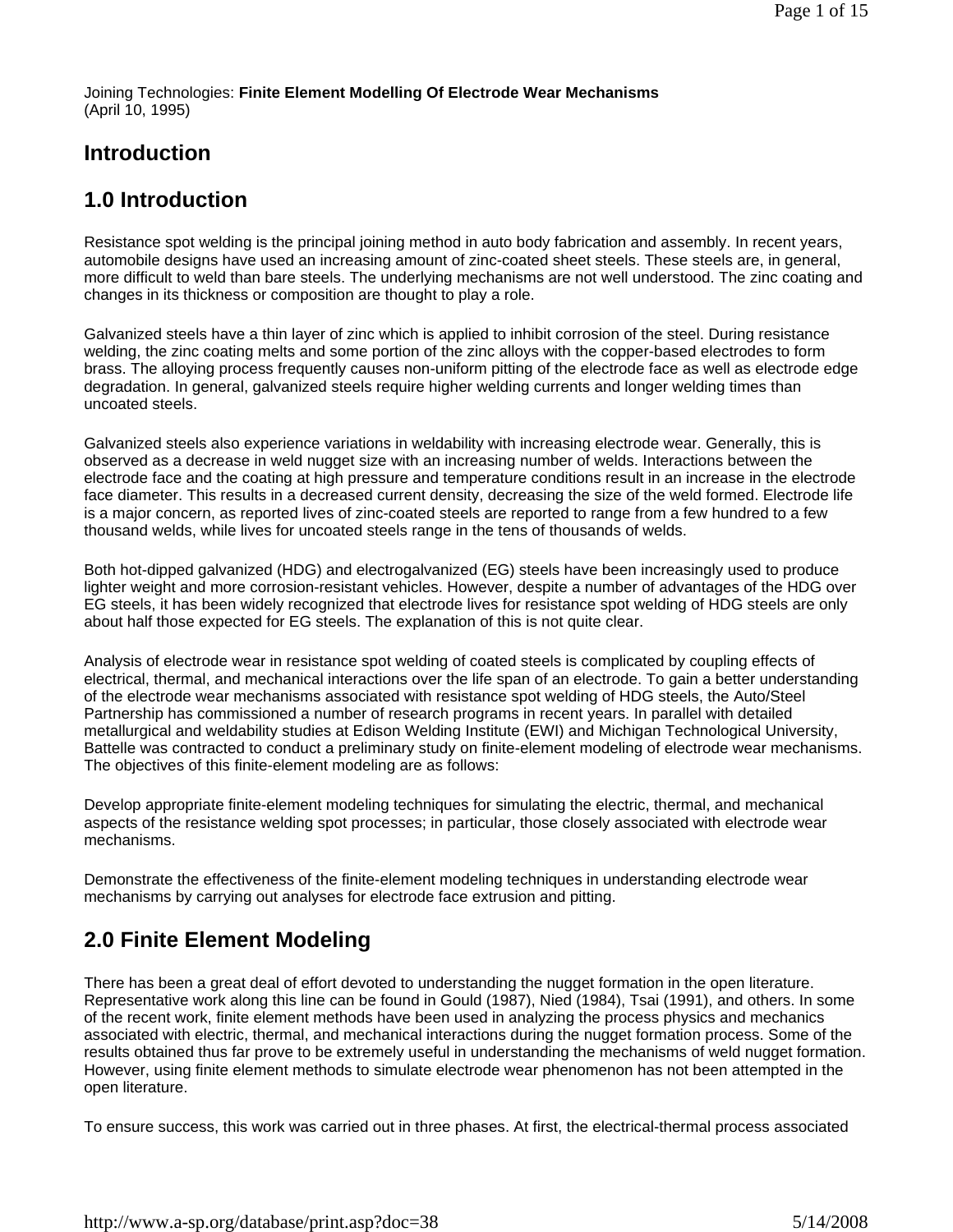with nugget formation was studied; the temperature history generated was then used to simulate the thermalmechanical process during nugget formation; and finally, both the understanding and data generated during the first two phases were used to carry out a preliminary analysis of electrode wear mechanisms.

### **2.1 Electrical-Thermal Simulation**

A representative electrode design selected for analysis is illustrated in Figure 1. The corresponding 3-D finite element model is shown in Figure 2. Note that an angular sector of the electrode was modelled here to take advantage of the cyclic symmetry conditions with respect to cooling fins. The electric and thermal boundary conditions were properly imposed. The welding parameters were assumed as follows:

- Current (I) =  $11,000$  A (RMS)
- $\bullet$  Squeeze force = 700 pounds
- $\bullet$  Weld time = 12 cycles (0.2 sec).

Figure 3 shows the predicted temperature profile at the end of the welding cycle (Joule heating). The temperature range above 2,800 F (in red) presents the nugget size predicted. Note that temperature distribution surrounding the weld nugget was not influenced by the presence of the cooling fins, at least not at the early stage of the cooling process. It then follows that the 3-D finite element model with cooling fins is not necessary for studying the nugget formation process. This observation ensures the adequacy of using axisymmetric solid models from this point on, significantly reducing modelling complexities and computational requirements. The temperature history generated here was used for the thermomechanical simulation presented in the next section.

### **2.2 Thermal Mechanical Simulation**

For computational efficiency, an axisymmetric finite element model was used for thermal-mechanical simulation of the nugget formation process during resistance spot welding. The finite element model is shown in Figure 4. Interface elements were used to model the mechanical interactions at the faying surface between the electrode face and workpiece. The temperature history obtained from Section 2.1 was mapped onto this axisymmetric model with standard interpolation/extrapolation procedures. Actual mechanical properties both for the electrode and metal sheet were adopted in this model.

Figure 5 shows the pressure ( $\sigma_{yy}$ ) distributions after applying squeeze pressure. It can be seen that the pressure distribution is not uniform along the interface. Severe pressure concentration occurs near at corner edge of the electrode face. At the end of nugget formation, the corresponding temperature distribution is shown in Figure 6. The pink-colored region represents the weld nugget. The dashed lines represent the original position of the electrode/workpiece assembly. The corresponding pressure distribution is given in Figure 7. It is rather interesting to note that a gap was developed at the peripheral of the electrode/workpiece interface, and that as a result, the pressure concentration moved inward toward the center of the electrode, as indicated by the blue-colored region.

Figure 8 shows the residual stress ( $\sigma_{yy}$ ) distribution both within the electrode and workpiece at room temperature, in which the electrode was not in contact with the work- piece. It can been seen that the faying surface of the workpiece was indented. The residual stress along the axial direction of the electrode ( $\sigma_{VV}$ ) was tensile (pinkcolored region) at the weld throat. The workpiece was distorted ("spring-back" as typically referred to in the auto industry) after welding. It should be also noted that residual stresses were also present with the electrode after welding.

### **2.3 Electrode Wear Modelling**

In this preliminary study, the feasibility of using the finite element modelling techniques developed in the above to investigate electrode wear mechanisms was explored. The modelling focus here was on a better understanding of thermomechanical conditions associated with the development of electrode face extrusion during welding. Pitting effect was also investigated.

To take into account the effect of ß γ-brass layers, as observed in A/SP's ongoing study (Reference 1), the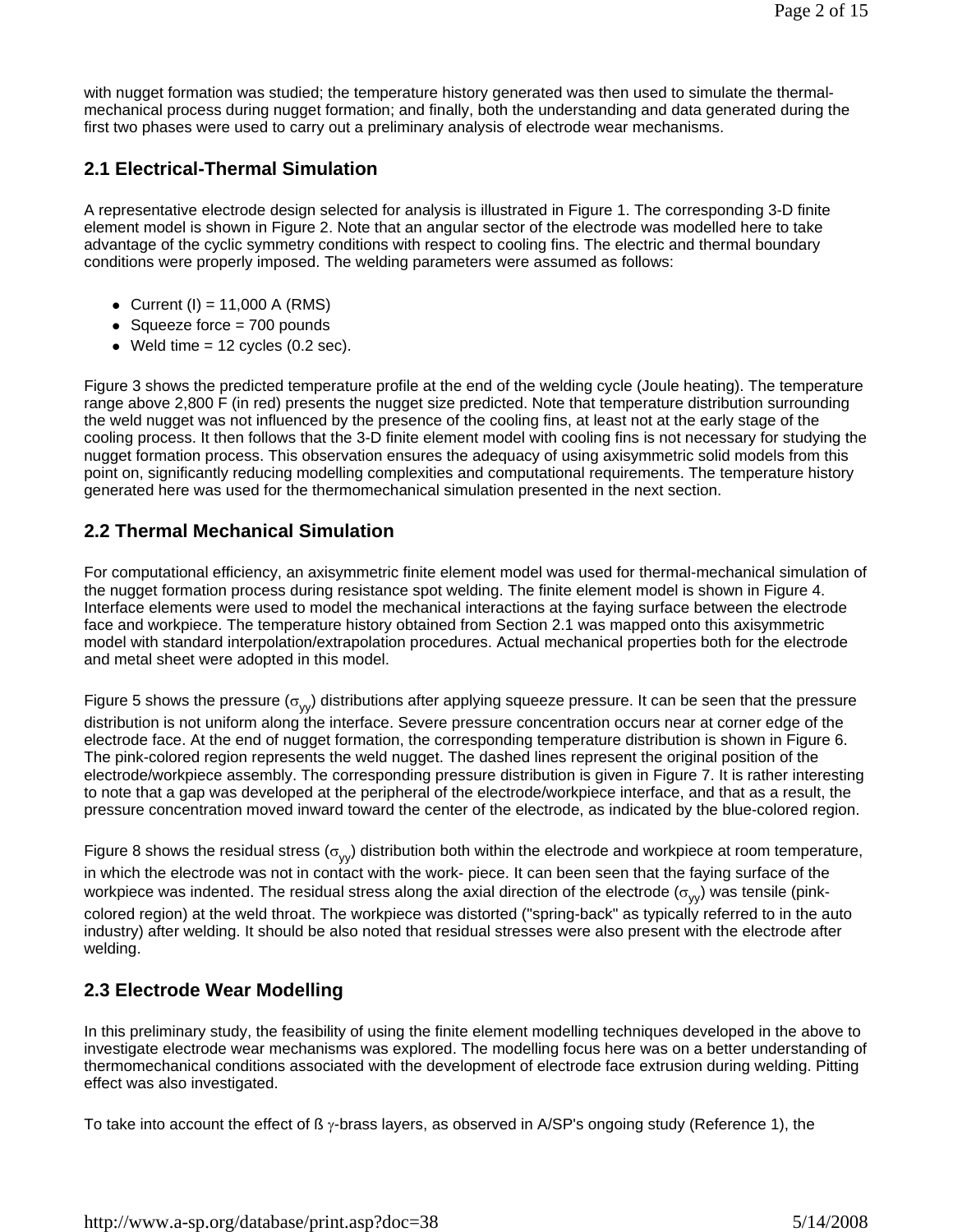axisymmetric solid model used in Section 2.2 was modified, as shown in Figure 9. The four thin layers of elements were assigned with a yield strength lower than that for the electrode. Since there is no detailed information available on their accurate stress-strain curves, it was assumed that the yield strength for these elements was one-half of the yield strength of the electrode, without losing generality. The temperature history from Section 2.1 was mapped onto this modified finite element model to carry out the thermomechanical analysis.

#### **2.3.1 Electrode Deformation Mechanism During First Weld**

Figure 10 shows the deformation characteristics at four different stages of the first welding cycle. At first, an equivalent squeeze force of 1,000 pounds was applied, and the resulting deformation was shown on the upperleft corner. The deformation was not noticeable. As the Joule heating started, the rapid thermal expansion of the area surrounding the weld nugget pushed the electrode upward. The resulting deformation at the end of the nugget formation was on the upper-right corner in solid lines. It is worth noting that given the lower yield strength of the electrode surface layer, the deformation was still rather uniform. During the cooling phase of the welding cycle, electrode face extrusion started to occur. The deformation at the end of cooling was shown on the lower-left corner. It can be seen that radial extrusion started to occur at the corner of the electrode face. After the electrode was removed from the workpiece, the deformation of the electrode changed little, as shown on the lower-right corner.

#### **2.3.2 Accumulative Electrode Deformation Mechanism**

To study some of the cumulative effects over a number of welds, the same analysis as in Section 2.3.1 was carried out over 15 welding cycles. At the beginning of each new weld, the stress and deformation conditions obtained from the previous one were carried over as the initial conditions. The results after 15 welds were summarized in Figure 11. The permanent plastic deformation on the electrode face accumulated rapidly, as the number of welds increased. It can be seen that the electrode face deformation predicted after the 15th weld (see Figure 11) had began to resemble the extrusion characteristics as shown in Figure 12, where the micrographs of the electrode corner were taken from Reference 1.

The plastic strain distribution after the 13th weld is shown in Figure 13. Permanent plastic deformation was shown by color contours except the dark blue color. It is interesting to note that in addition to the severe plastic strain accumulation near the corner of the electrode face, plastic strains also started to develop within the electrode material away from the electrode corner area at this stage. Figure 14 shows the material movement directions after the 13th weld. Away from the electrode face corner, material moved towards the faying surface in a uniform manner due to the squeeze pressure. Near the corner of the electrode face, the material moved with large magnitudes to form an extruded configuration.

A severely extruded electrode would inevitably alter the electrode displacement (or force) history, which often serves as sensing parameters for feedback control purposes. To shed some light on this, the electrode displacement histories for the first and 14th welds are shown in Figures 15 and 16. Note that in these two figures an artificial time scale from 0 to 1 second was used to apply the squeeze force and that the actual welding cycle started at

time = 1 second. The same scale was used in these figures. The displacement values were calculated with reference to the original electrode flank position when the electrode was in contact with the workpiece before the first welding cycle.

Figure 15 shows that as the squeeze force reached its peak value (1,000 pounds), the electrode displacement moved downward in a linear fashion. As the Joule-heating started, the electrode was pushed upward to its upper limit at about 0.3 second. As the nugget was cooled down rapidly by its surrounding structure, the electrode moved downward again, with its final value determined by the amount of indentation on the faying surface. As the electrode started wearing out, as indicated in Figure 11, the displacement-time signature was significantly altered, as demonstrated in Figure 16. In this figure, the electrode displacement as a function of time became drastically different from the one shown in Figure 15 for the first weld. This also demonstrates that finite element techniques, such as those used in this investigation, can be used to understand process parameters and their implications on the weld nugget formation and electrode wear conditions.

#### **2.3.3 Electrical-Thermal Simulation of Electrode Pitting Effect**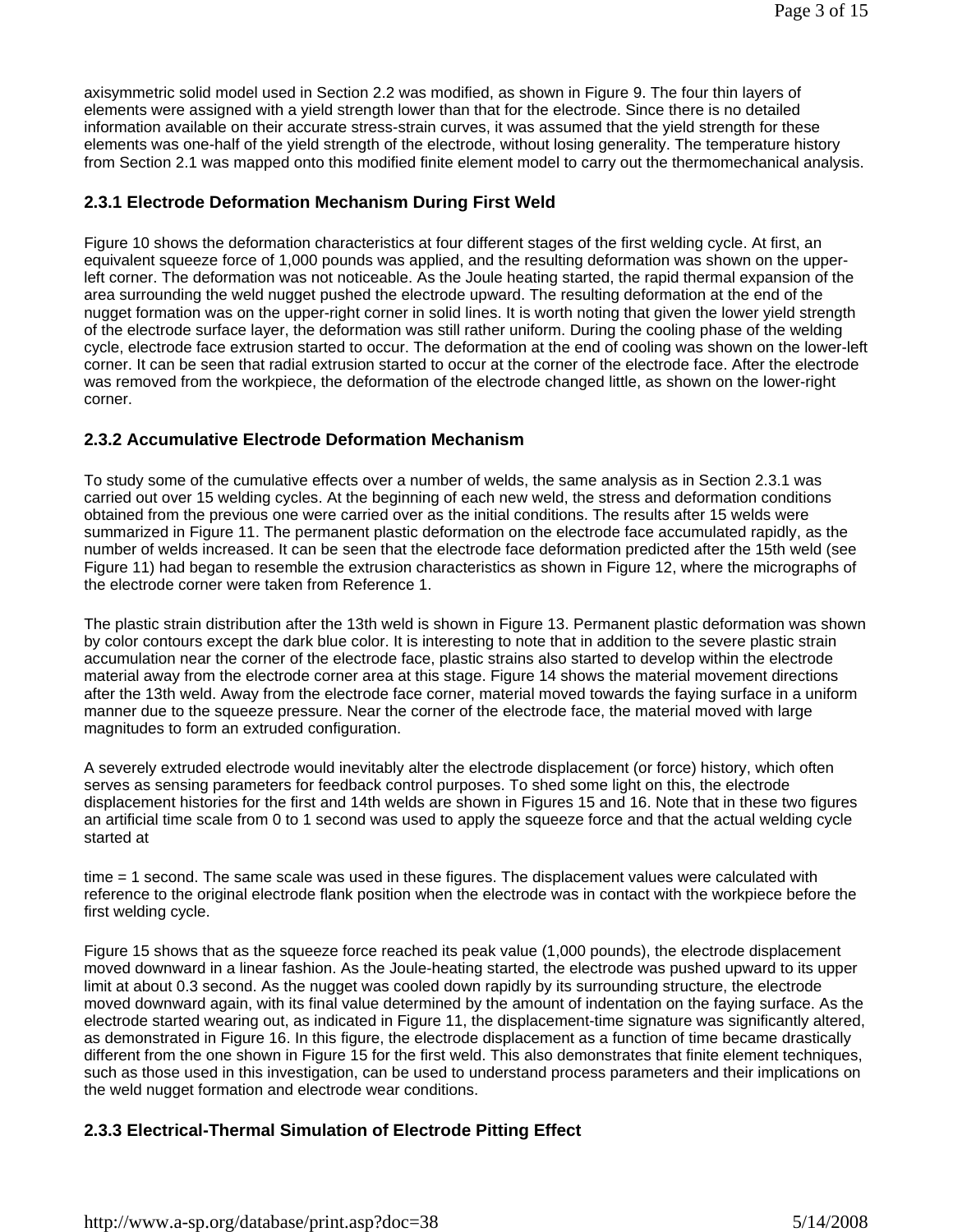Effects of pitting are currently being investigated in Reference 1 with detailed experimentation and some advanced experimental techniques, such as thermal imaging. In the following, an exploratory study using the finite element techniques was attempted to shed some additional light on the experimental results obtained thus far.

For simplicity, a circumferential pitting was assumed on the electrode face. More detailed resolution was required due to the dimension of the pit geometry. Two axisymmetric models were generated for comparison purposes, as shown in Figure 17.

The current density distributions as predicted at  $t = 0.2$  second are shown in Figure 18. Comparing the current density distribution near the pitting area, one can find that the presence of pitting significantly altered the current density distribution near the pitting area. With pitting, the current density near the pitting edge became rather high, in comparison with that without pitting (see Figure 18b). This is mainly due to the intimate contact effect at the outer edge of the pit. The corresponding temperature distributions are shown in Figure 19. It is interesting to note that although the temperature near the edge of the pit was raised quite a bit, the nugget shape was virtually not affected.

Figure 20 shows the comparison of the temperature histories at both the outer edge and inside the pit. The temperature was significantly higher at the outer edge than inside. This prediction was confirmed by thermography results obtained in Reference 1.

## **3.0 Concluding Remarks**

Although this investigation was exploratory in nature, there have been a number of intriguing findings that offer a great deal of insight on electrode wear mechanisms as well as the resistance welding process itself. They are summarized as follows:

### **3.1 Resistance Spot Welding Process**

In preparation for modelling of electrode wear mechanisms, this investigation has revealed the detailed thermomechanical interactions during the nugget formation process. The residual stresses and distortions in both the electrode and the workpiece were predicted. This information is still not available yet in the open literature. As far as resistance welding process physics and mechanics are concerned, the following findings are particularly worth noting:

- Cooling fins in the electrode had a negligible effect on the nugget formation and electrode face temperature at the early stage of a welding cycle.
- On one hand, high temperature due to electrical and thermal contact resistance at the electrode/sheet faying surface is a major driving force for electrode wear, on the other, the high interface temperature also serves as a thermal barrier that facilitates a proper nugget growth during welding. As a result, reducing the interface temperature below the melting temperature of zinc to prevent electrode wear seems not possible. The nugget will not form at all if the electrode/sheet interface temperature is lower than 900 F, based on the analysis carried out in this and a previous projects.
- The residual stresses at weld throat are highly tensile. Welding distortions (spring-back) can complicate the welding conditions in multi-weld sheet-metal structures. The amount of spring-back is controlled by the yield strength of the sheet metals.

#### **3.2 Electrode Wear Mechanisms**

Electrode face extrusion and pitting effect were investigated in this preliminary study. The following findings are particularly interesting:

• Although the presence of weaker (- and (-brass layers on the electrode face may undoubtedly play an important role in the electrode face extrusion, the thermomechanical interactions (e.g., Joule heating and cooling, electrode and sheet interactions) associated with resistance welding process have been the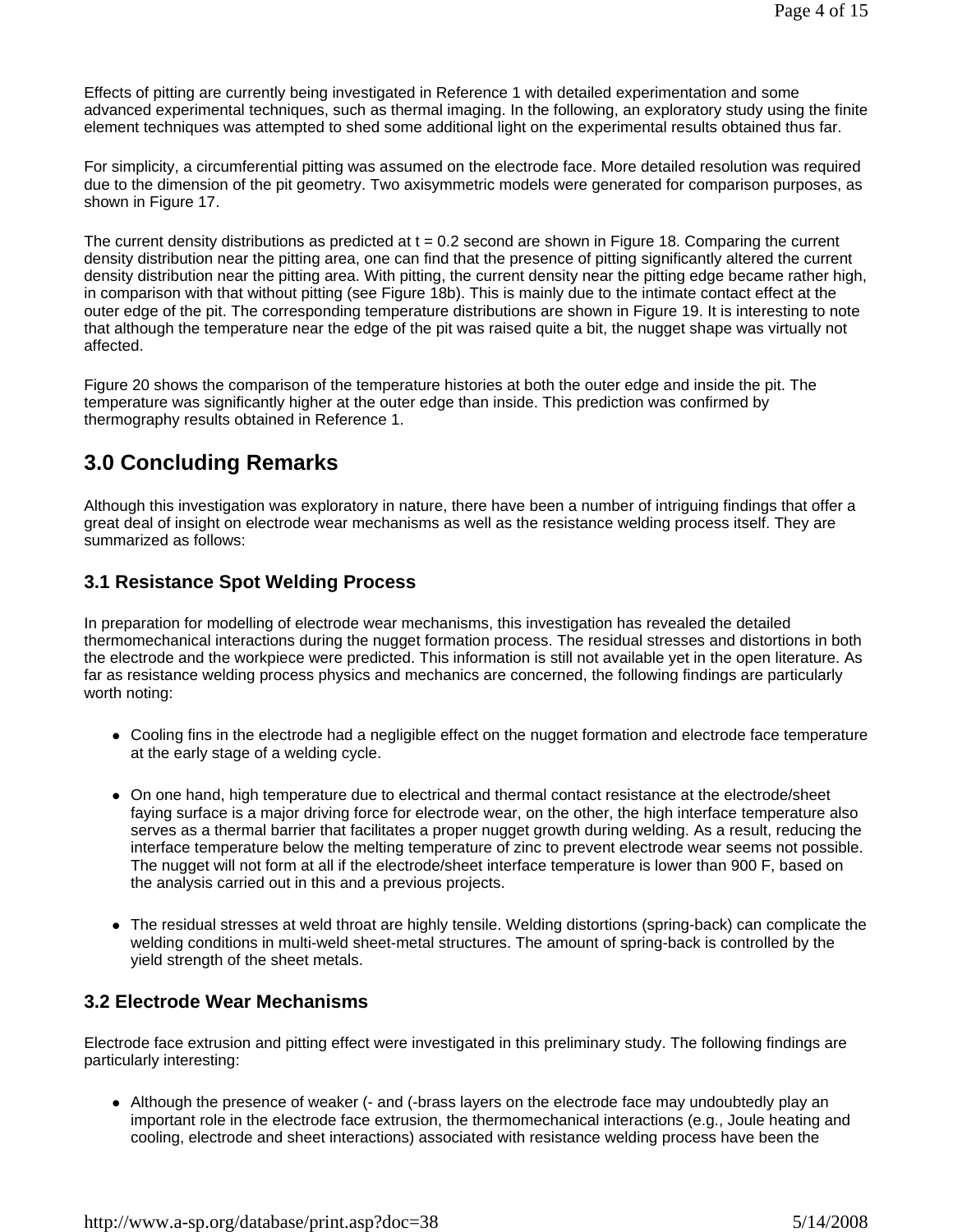driving force in this process.

- Thermoplastic strains are accumulated as the number of welds increases. Plastic strains of large magnitude rapidly develop, initially near the edge of the electrode face, and then gradually extend to the center area of the electrode face and inside the electrode.
- Based on this preliminary study, it is felt that (squeeze) force-time function during a welding cycle can be of particular importance in controlling the electrode face extrusion process.
- More favorable pressure distribution over the electrode face may be achieved through electrode design to improve the electrode wear resistance.
- Electrode pitting causes high current density distribution at outer edge of the pit. Consistent with thermography observations (Reference 1), the temperature at the outer edge is higher than inside the pit. Although the nugget formation process is not affected at the early stage of the pitting process, the outer edge of the pit, heated to a higher temperature, tends to develop plastic flow much more easily than without pits. As a result, pitting tends to accelerate the electrode face extrusion.

## **4.0 Concluding Remarks**

The authors acknowledge the enthusiastic support from all members of the Electrode Wear Task Force of A/SP during the course of this study. Mr. T. Liang of Ohio State University provided assistance in some of the model generations, analysis, and post processing to P. Dong of Battelle during this investigation.

### **5.0 References**

1. M. D. Gugel, C.L. White, M. Kimchi, and K. Picket: "Mechanisms of Electrode Wear During Resistance Spot Welding Hot-Dipped Galvanized Steel", A/SP Technical Report, Auto/Steel Partnership, March 25, 1994.



**Figure 2. 3-D finite element model.**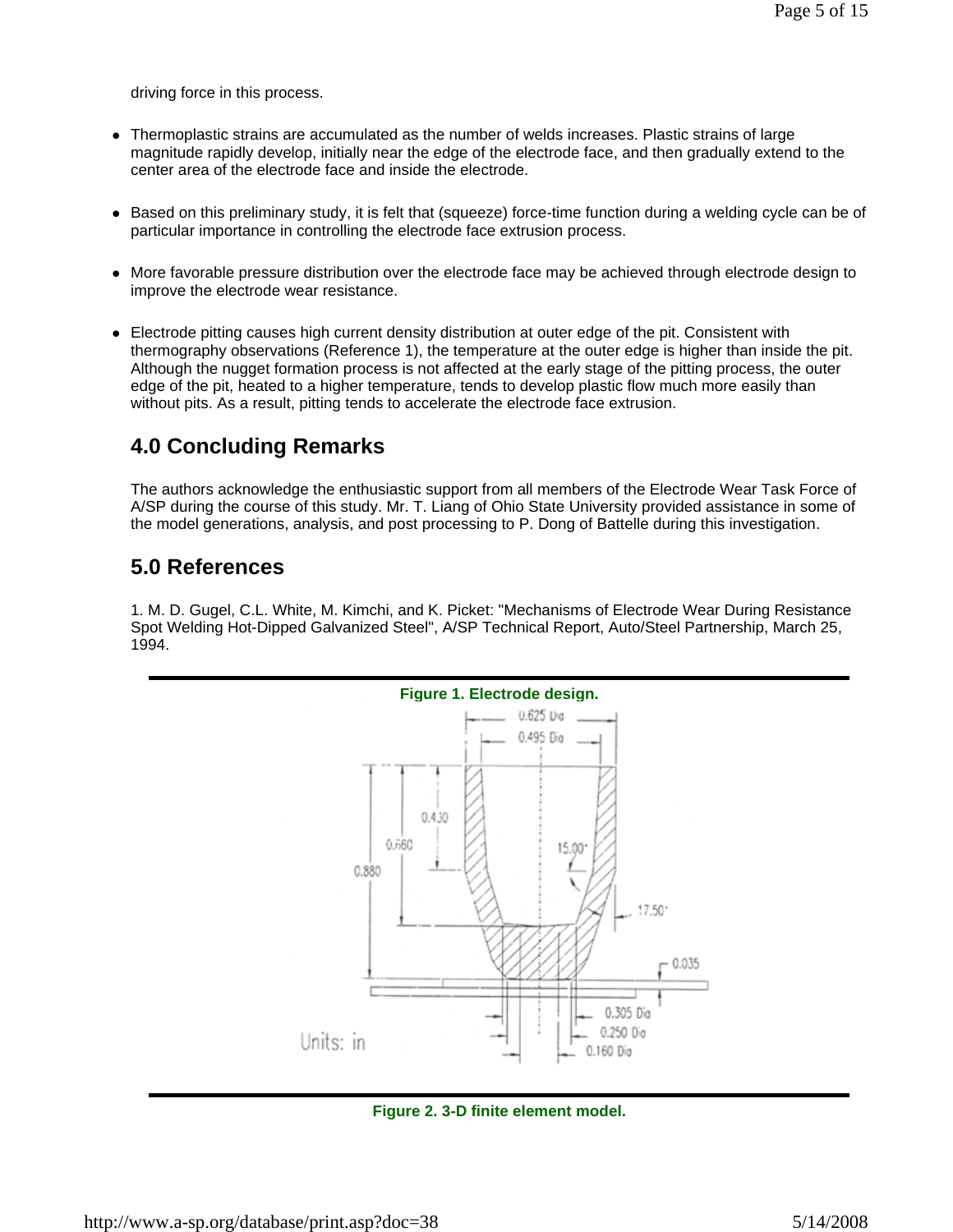



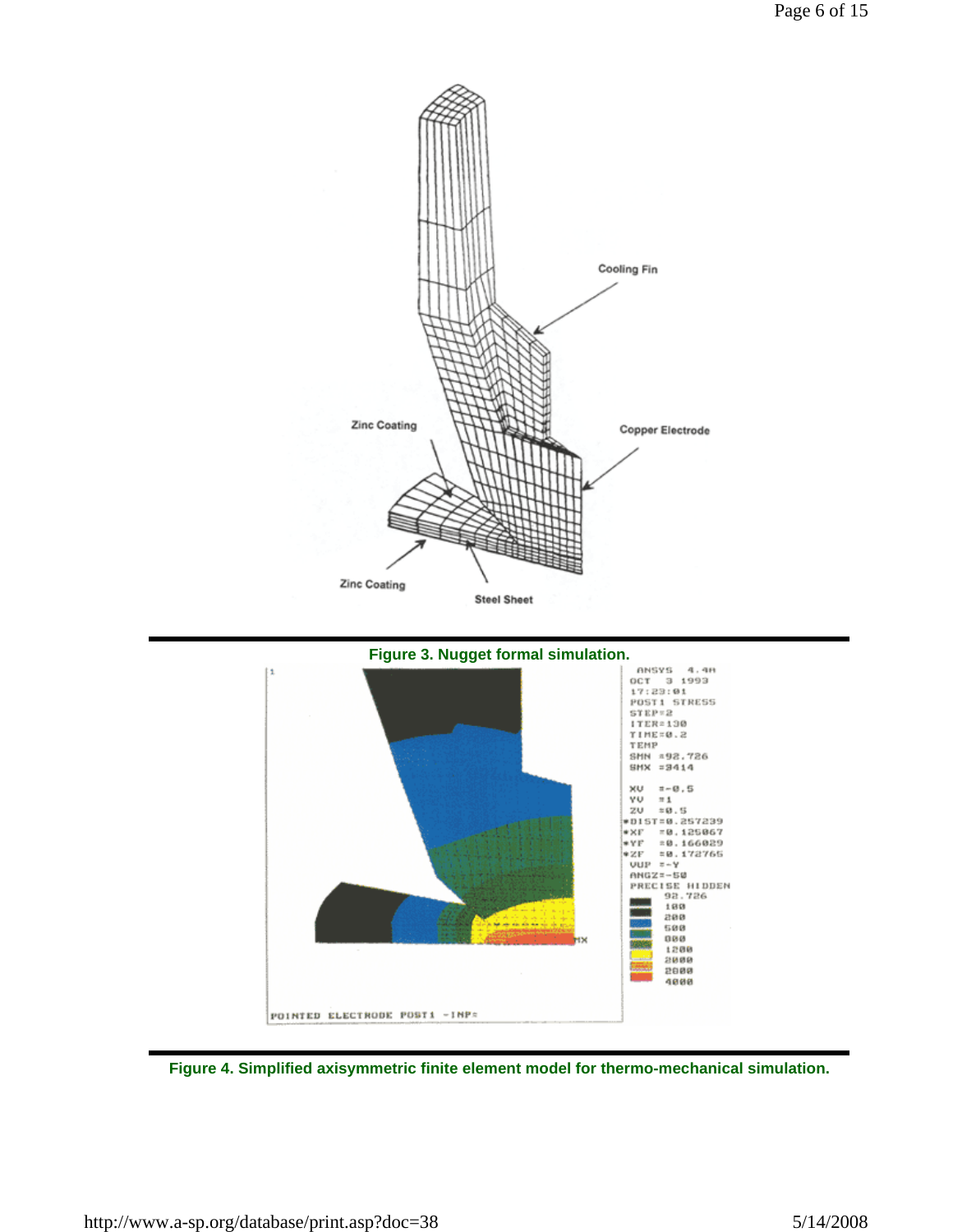

**Figure 5. Pressure (**σ **yy) distribution after application of squeeze force.**



**Figure 6. Temperature distribution at t = 0.31 seconds.**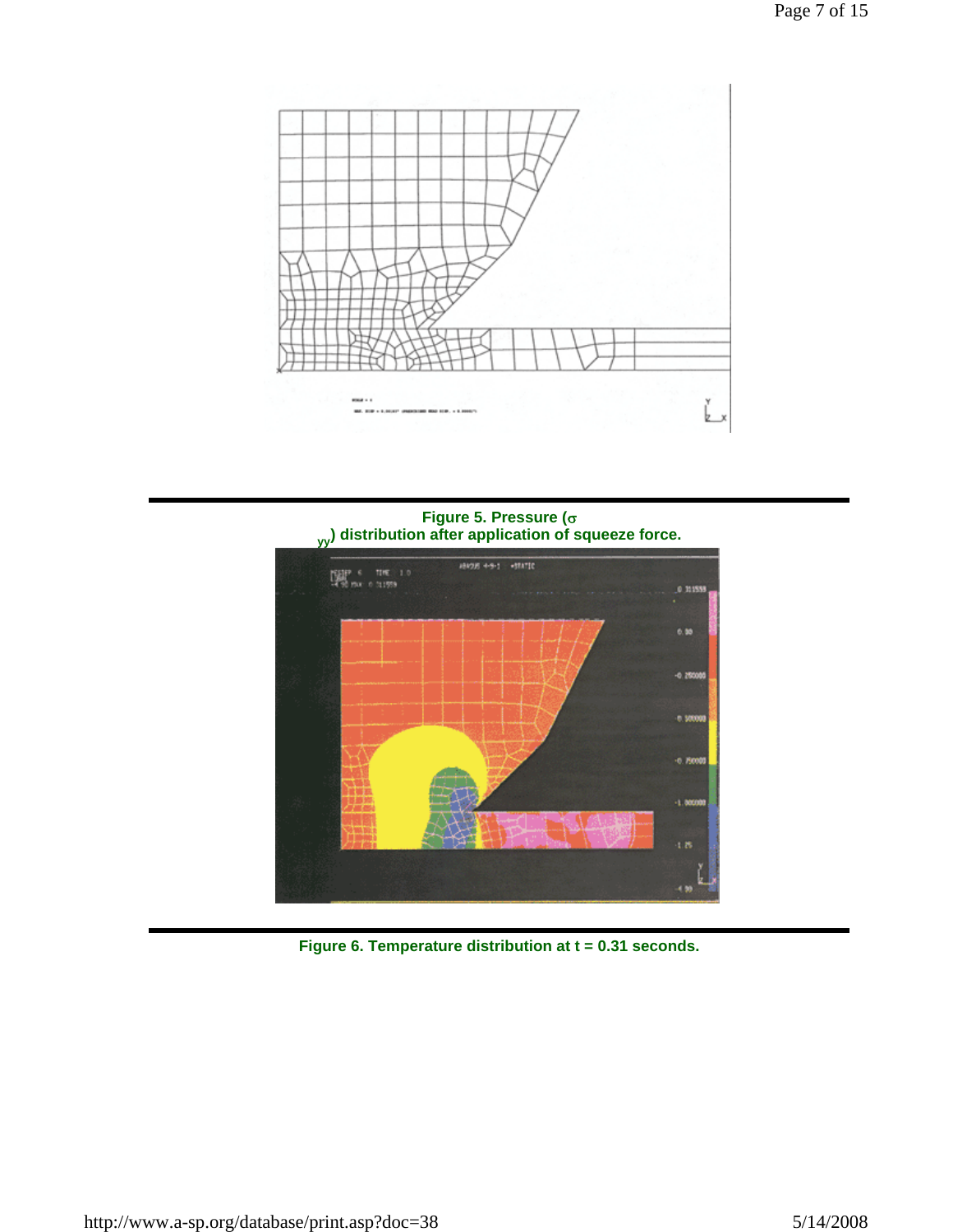

**Figure 7. Pressure (**σ**) distribution at t = 0.3 seconds.**



**Figure 8. Residual stress (**σ**) distribution at room temperature.**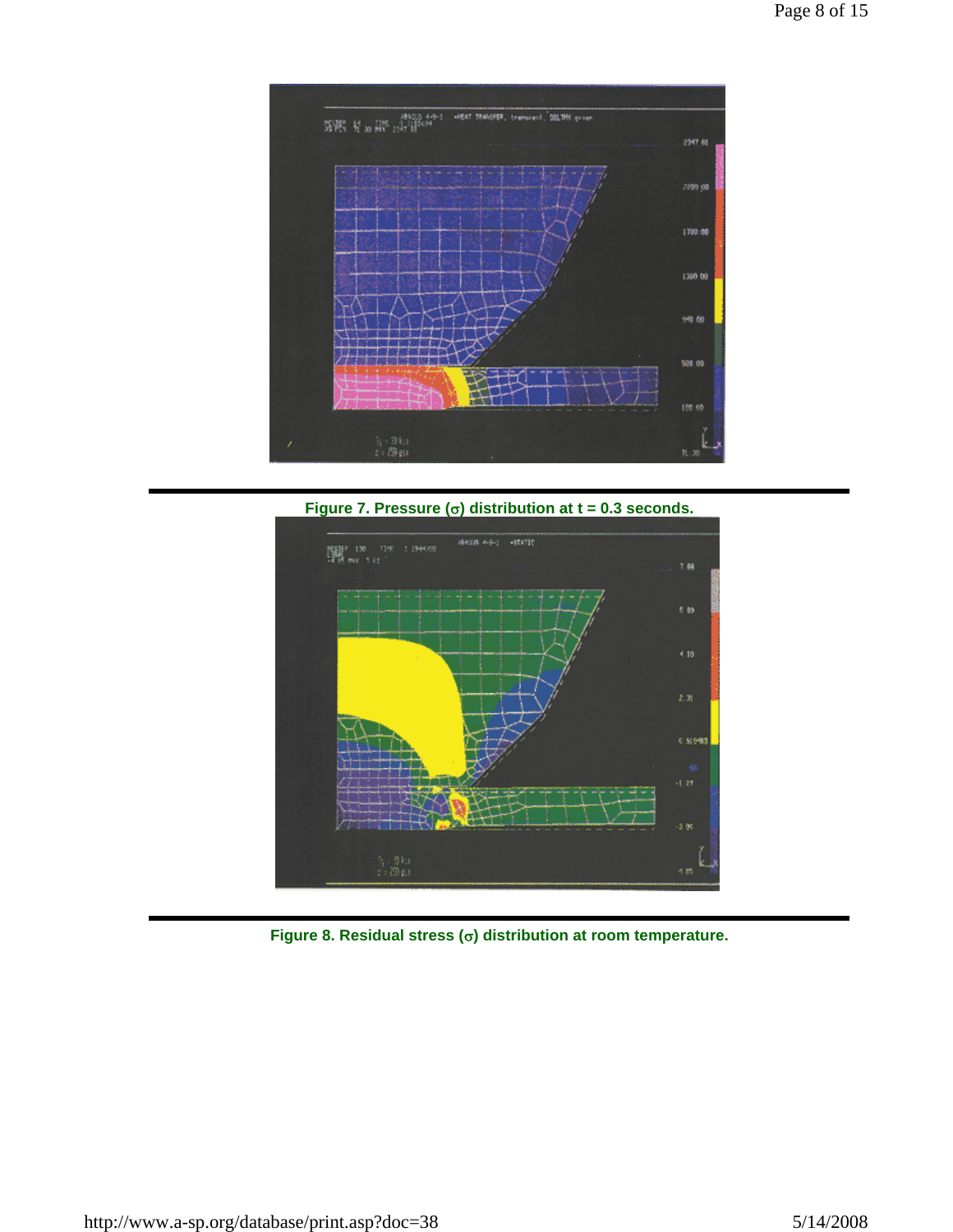



**Figure 10. Deformation characteristics during the first weld (dashed lines = original shape; solid lines = deformed shape).**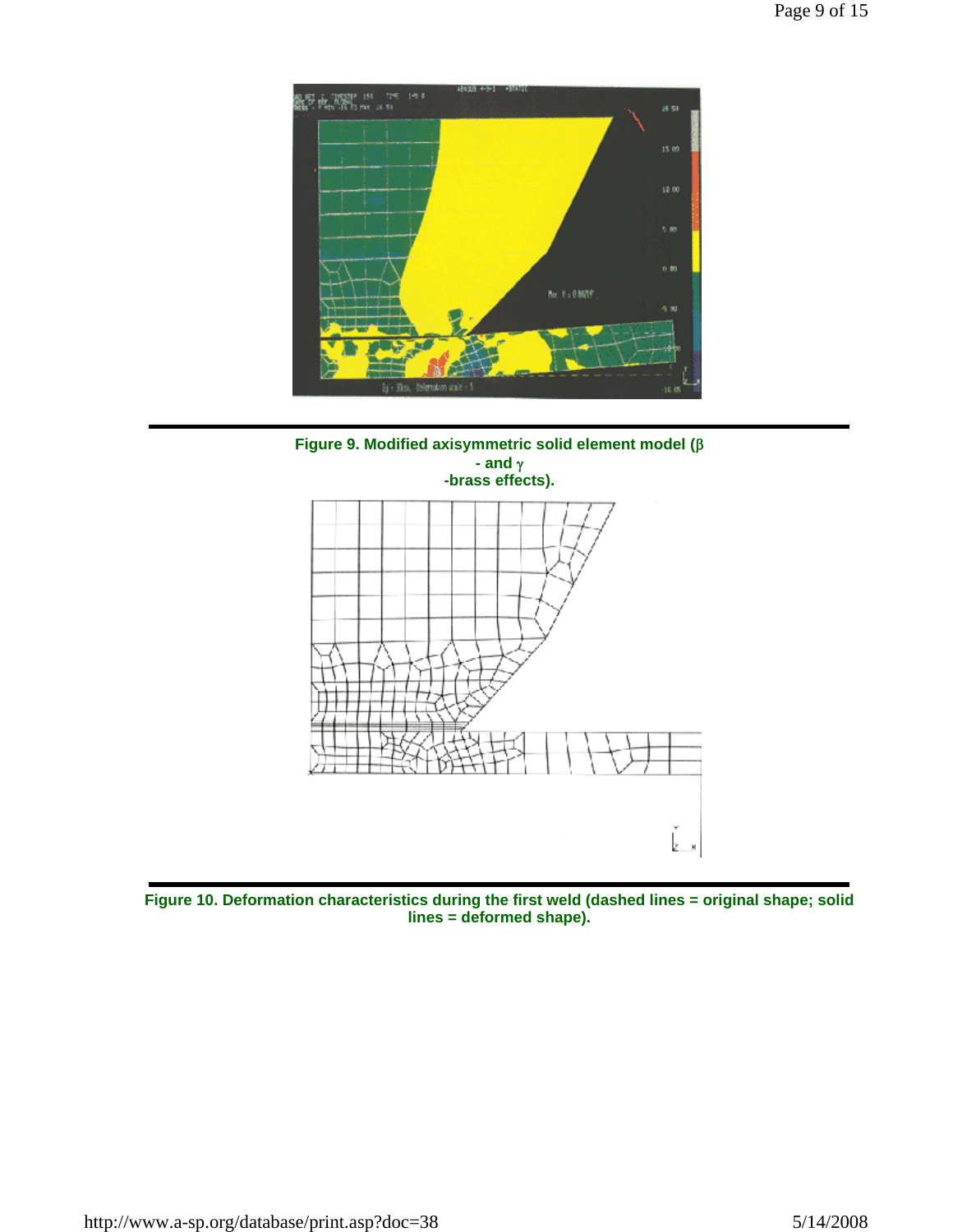

**Figure 11. Deformation characteristics around electrode face: (a) After Weld 1, (b) After Weld 2, and (c) After Weld 15.**



**Figure 12. Micrographs near the edge of an electrode tested on EG-1 to 2000 welds showing extrusion from electrode**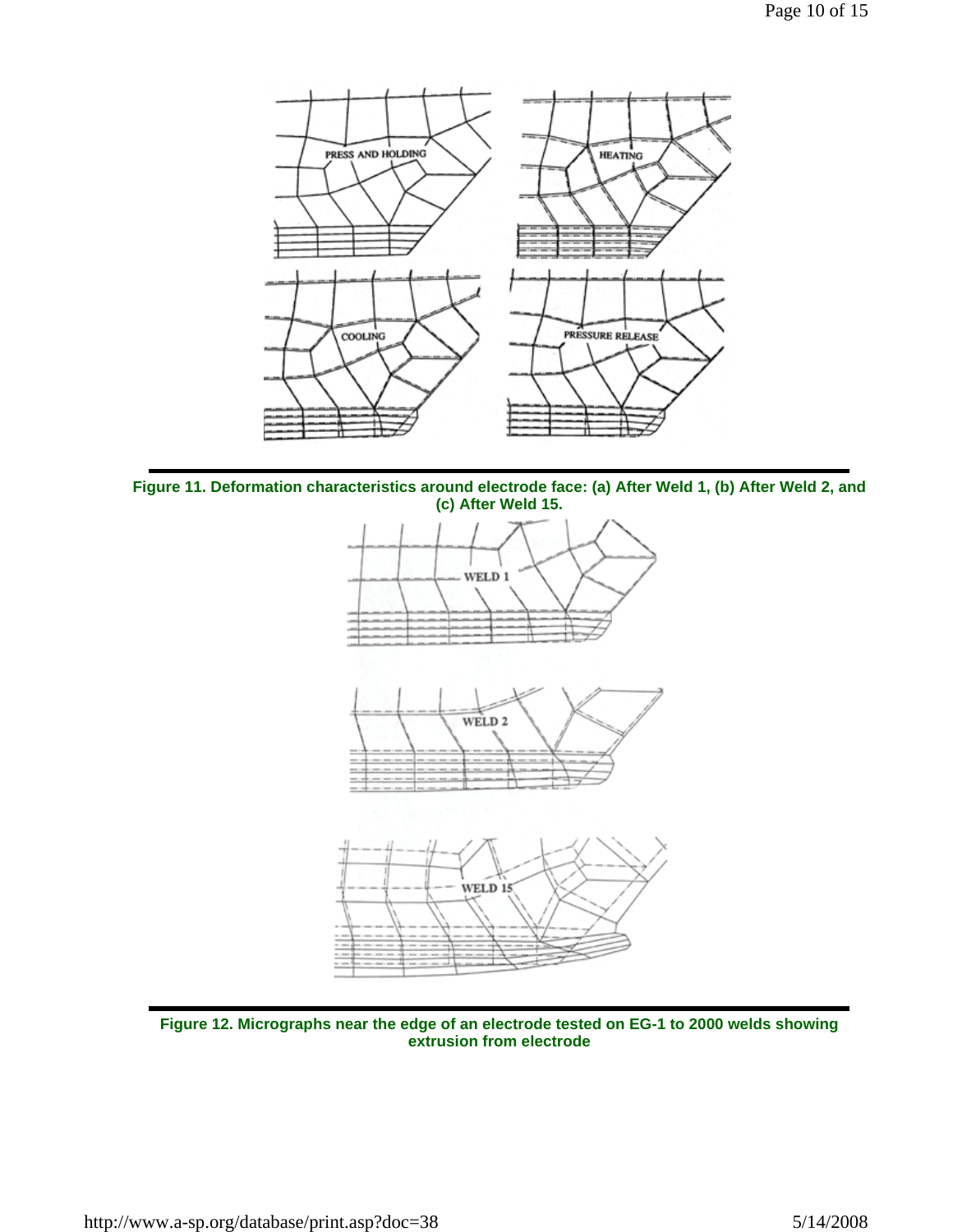

**Figure 13. Von Mises plastic strain accumulation at the electrode face after the 13th weld.**



**Figure 14. Material flow characteristics after the 13th weld (arrow direction = material flow directions; arrow sites = flow magnitudes).**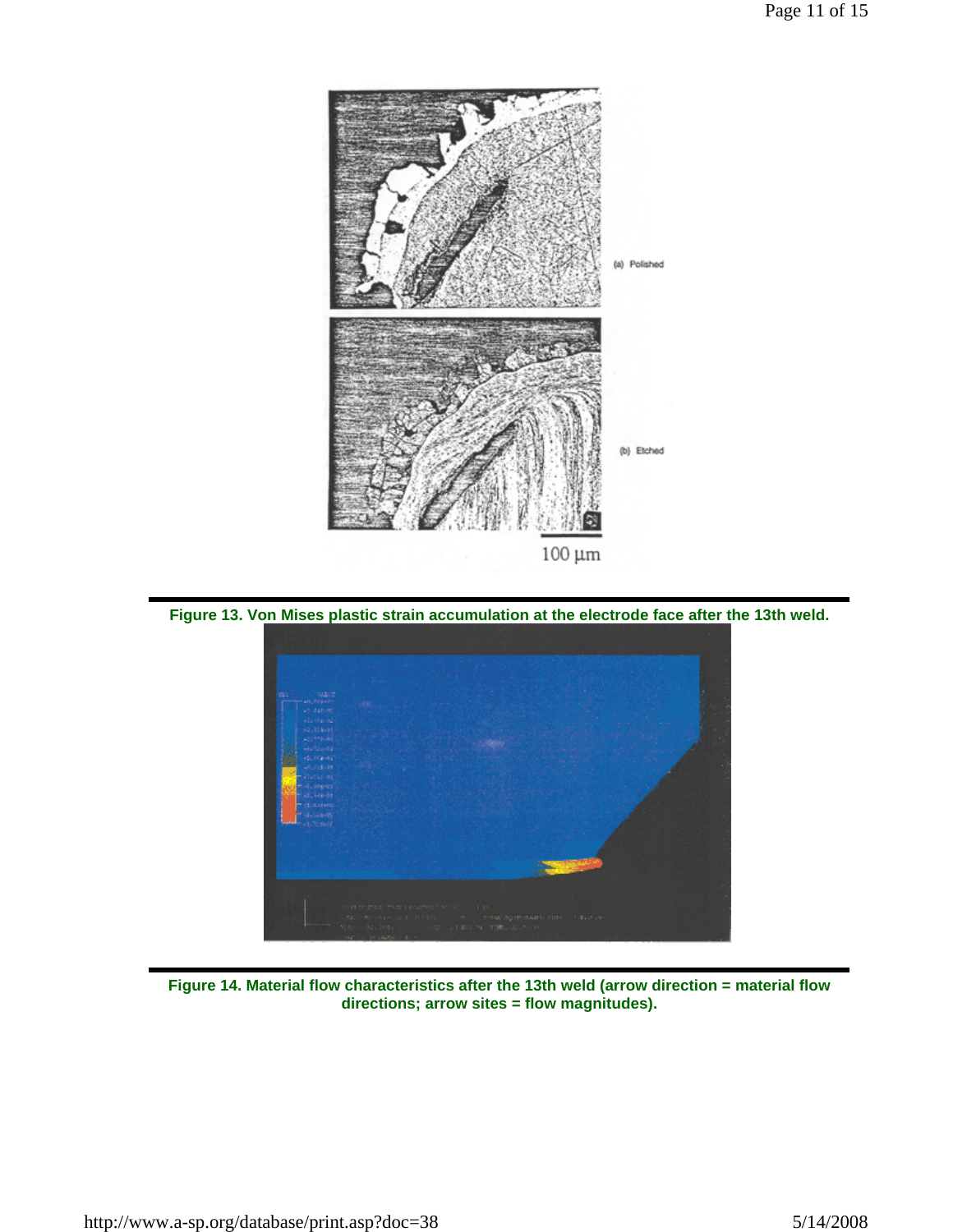

**Figure 15. Predicted electrode displacement history after first weld.** Finite Element Simulation (#1)



**Figure 16. Predicted electrode displacement history after first weld.**



**Figure 17a. FE models for pitting analysis: with a circumferential pit**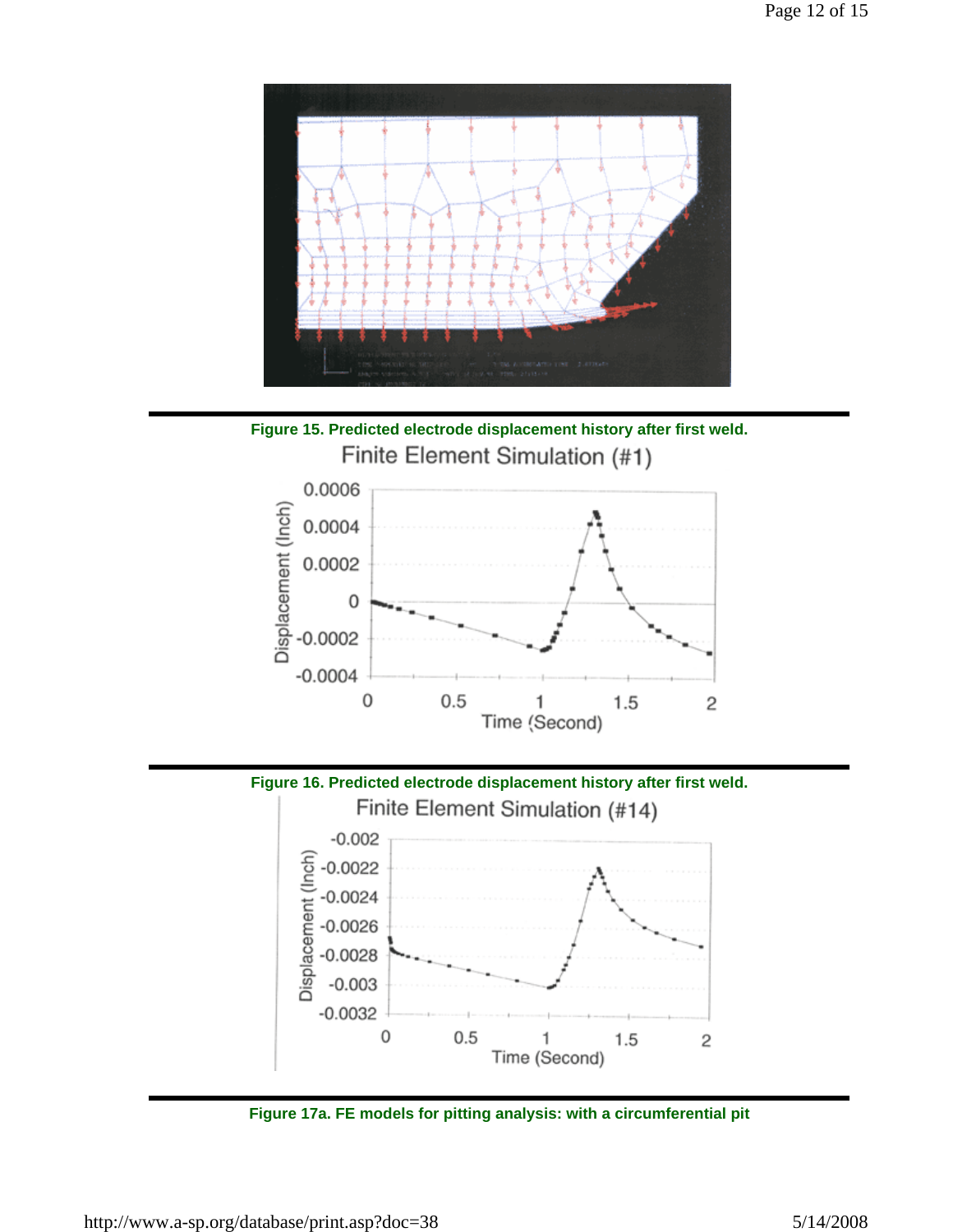



**Figure 18a. Current density distributions at t = 0.2 seconds for electrodes with pitting.**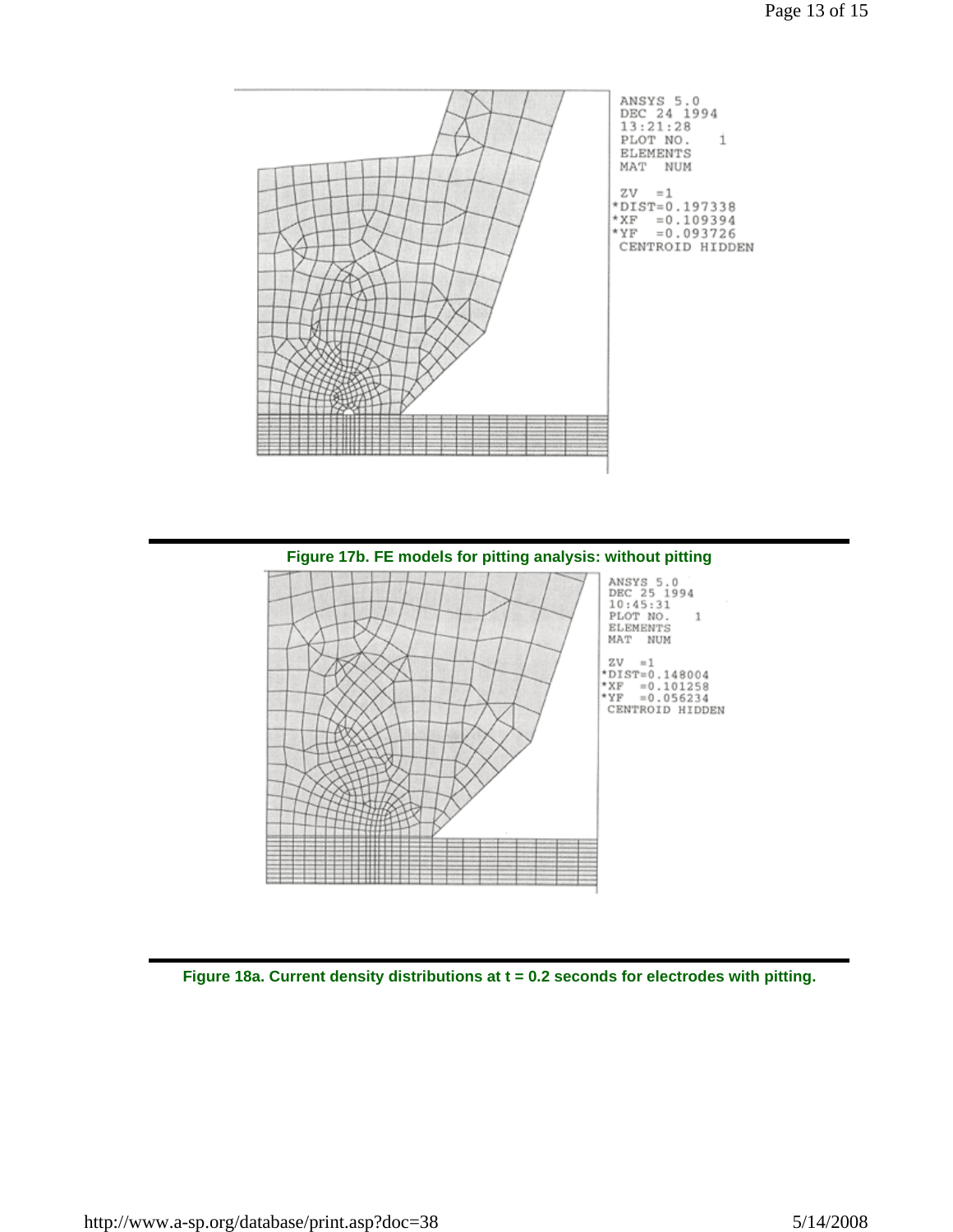



**Figure 19a. Temperature distributions at t = 0.2 seconds with pitting.**